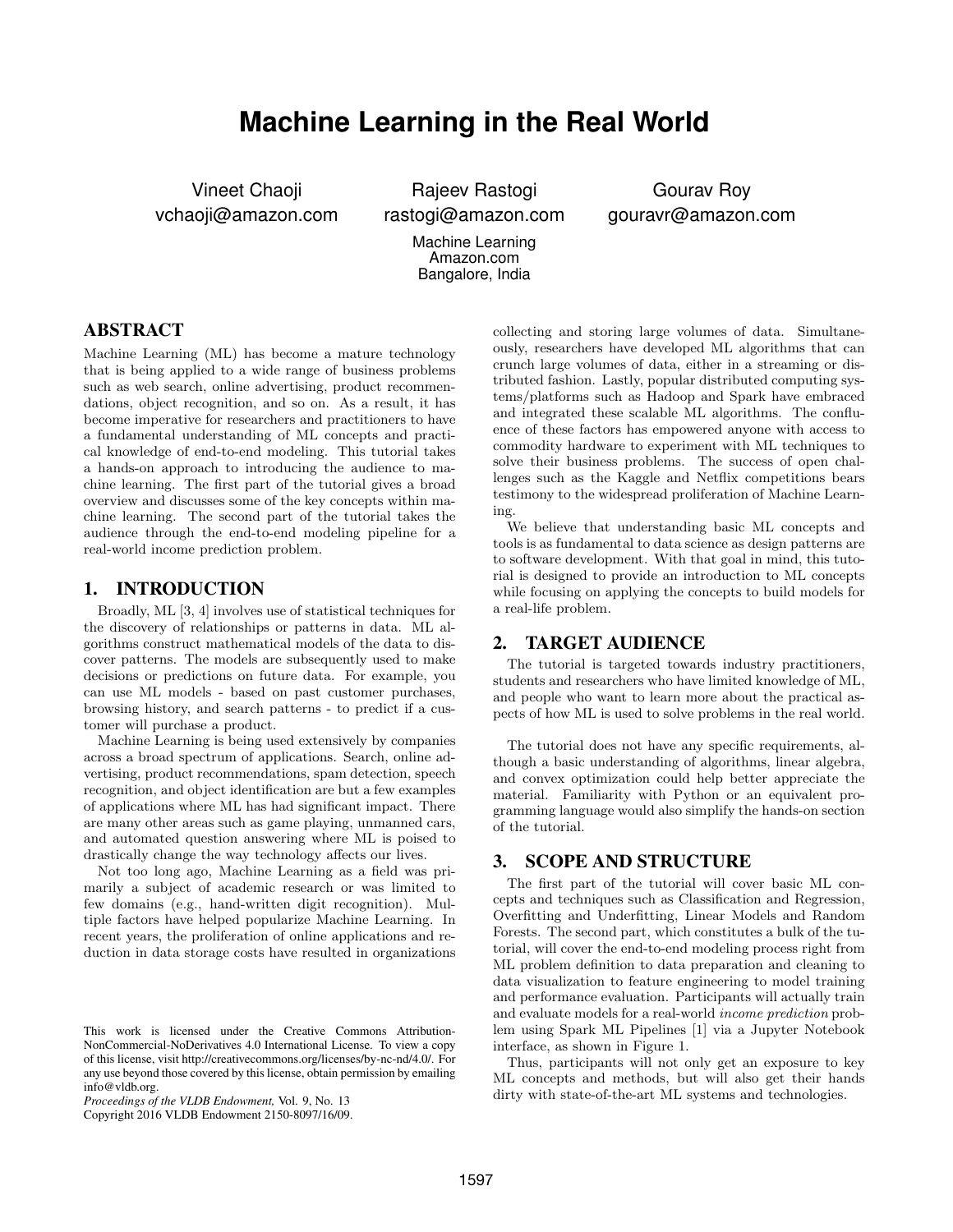

Figure 1: Screenshot of Jupyter Notebook for model building and visualization.

The tutorial will have the following structure:

Basic ML concepts and techniques: (45 minutes) Within this part of the tutorial we will discuss the following concepts.

Supervised learning: We will start with "What is ML?", "Where is ML useful?" and move on to supervised learning. From a practitioner's perspective, supervised learning is one of the most applicable area within ML. Based on the type of the output variable, supervised learning is further divided into Classification and Regression. We will introduce the concepts behind Classification and Regression.

• Overfitting and Underfitting: ML model's health can be determined by looking at the fit of the model to the data. Overfitting and underfitting are concepts that relate to the fit of the model and they drive actions to improve the model. For instance, overfitting occurs when the model fits the training data well but does not generalize to unseen or test data. One can combat overfitting by increasing the amount of data or making the model less complex. On the other hand, underfitting occurs when the model lacks the expressive power to capture the target. One can combat underfitting by increasing model complexity.

• Linear Models: These are the simplest and at times the best class of models for handling extremely large datasets. We will go into the details of linear models.

• Random Forests: Random Forests fall within the class of non-linear models. While they perform better than linear models for many use cases, they are computationally much more expensive to train.

End-to-End ML Modeling process: (2 hours)

The second part of the tutorial will be the hands-on session where participants will build and evaluation ML models using Spark ML Pipelines via a Jupyter Notebook (Figure 1). Traditionally, interfaces such as R and Matlab were popularly used for exploratory analysis and subsequently model development. The new era of interfaces are browser-based interactive webpages (popularly called as notebooks) that support powerful visualization constructs and can invoke scalable ML algorithms that are hosted on a cloud service (e.g., Amazon EC2). In this tutorial we will use the Jupyter Notebook interface backed by ML algorithms from the Spark MLlib library, running on an Amazon EC2 instance. Figure 2 shows the typical steps involved while building an endto-end ML modeling pipeline, even for a production quality setup. The figure also shows the inputs and outputs of each building block in the modeling pipeline. Some of the steps are described in further detail below.

• ML Problem Definition: This step helps formulate a business problem as a Machine Learning problem by translating components of the business problem into observations that comprise features and a target label. Defining elements that constitute observations and labels is a prerequisite for the following steps within the modeling pipeline. In addition to framing the business problem as an ML problem, this step also maps business metrics to ML model performance metrics.

• Data Preparation and Cleaning: Once observations and features are generated from raw data, one has to ensure that the data is ready to be fed into the algorithm. This step typically involves identifying (and eliminating) erroneous values and outliers, filling in missing values, and splitting the data into train and validation sets. Finally, for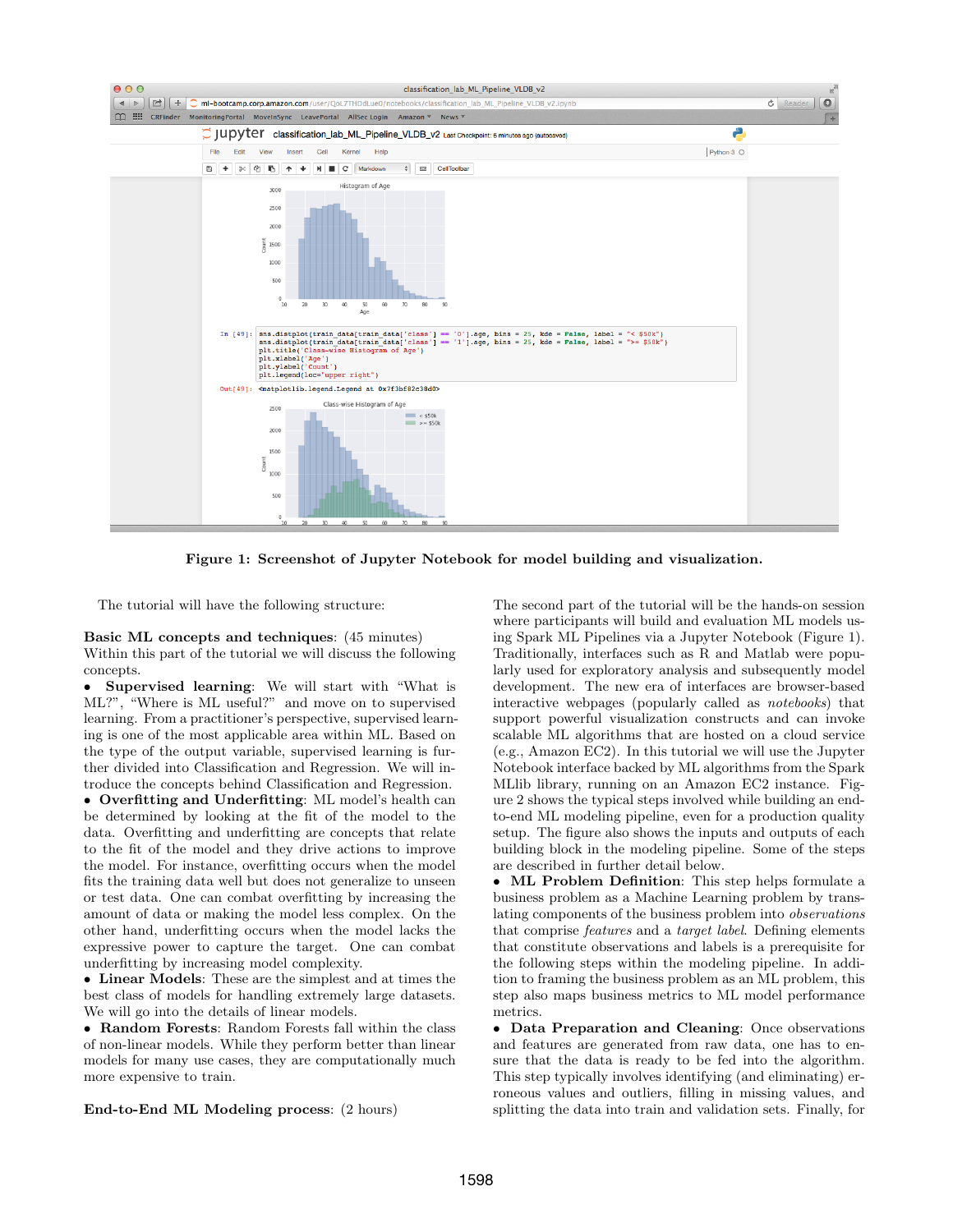some models the data might have to be randomly shuffled to ensure proper convergence of the algorithm. This is true, especially for algorithms that learn from one observation at a time, rather than algorithms that learn from the entire batch of training examples.

• Data Visualization: Understanding the data is essential for developing an intuition for the problem. Visual inspection of the data develops the necessary intuition. Visualization typically involves slicing and dicing the data along multiple dimensions to plot data distributions and histograms for features, and determine the correlations between the features and the target. Visualization can also provide cues for missing or erroneous data.

• Feature Engineering: Often raw features are not in a form that is best suited for a learning algorithm. Yet, appropriate transformations of the raw input features can result in new features with significantly higher predictive power and models that are more accurate. In many instances, linear models with simple features may be inadequate for capturing complex correlations between the data and the target label. One way to improve the expressive power of linear models is to introduce non-linearity through feature transformations. Feature engineering has multiple forms – Non-linear data transformations, domain-specific features, data-driven features and feature selection.

• Model Training and Parameter Tuning: The fundamental goal of Machine Learning is to generalize beyond the examples in the training set – because, no matter how much data we have, it is unlikely that we will see those exact examples again at prediction time. However, since future examples are unknown, learning algorithms typically train a model by maximizing its performance relative to a specified objective function on the training dataset. The objective function value on the training data essentially serves as a surrogate for the error on unknown examples. We want to minimize these errors. So, the training phase involves identifying a model that maximizes its performance (or minimizes its loss) in the context of the training data. Further, the quality of trained models can be improved by appropriately setting the model parameters.

• Model Performance Evaluation: Evaluating the model's performance is essential to selecting the best-performing model that meets business objectives. There are multiple aspects to consider while evaluating the model – which data should the model be evaluated on, what metric should be used for evaluation, etc. The tutorial will address some of these questions and discuss commonly used evaluation metrics such as AUC, precision, recall, etc.

What is not covered? Machine Learning is a a broad field and a single tutorial cannot do justice to the entire domain. We have deliberately excluded topics such as unsupervised and reinforcement learning. We have also not covered detailed theoretical analysis of ML concepts and techniques. Other advanced techniques such as multi-class classification, semi-supervised learning, latent factor models, and sequential models have also been ommitted. We hope that practitioners will follow up on these topics as the need arises in their line of work. Books to get a deeper understanding of ML topics include Bishop [3], Mitchell [5], Hastie et al. [4], Murphy [6], Barber [2].

### 4. INTENDED LENGTH OF THE TUTORIAL



Figure 2: End-to-end Modeling Building Pipeline

The tutorial will be conducted over 3 hours. As mentioned above, it consists of two parts the first part covering ML concepts will take 45 minutes followed by a hands-on session that will take about 2 hours.

#### 5. SPEAKER BIOGRAPHIES

Vineet Chaoji is an Applied Science Manager within the Machine Learning team at Amazon where he leads projects related to econometric models of customer behavior, customer targeting and malware detection. Prior to joining Amazon, he was a Scientist at Yahoo! Labs in Bangalore where his research focused on online advertising and social networks. Vineet obtained a PhD in Computer Science from Rensselaer Polytechnic Institute. He has published at toptier data mining and database conferences and journals. Vineet has also served on the program committees of leading data and web mining conferences.

Rajeev Rastogi is the Director of Machine Learning at Amazon where he directs the development of machine learning platforms and applications such as product classification, product recommendations, customer targeting, and